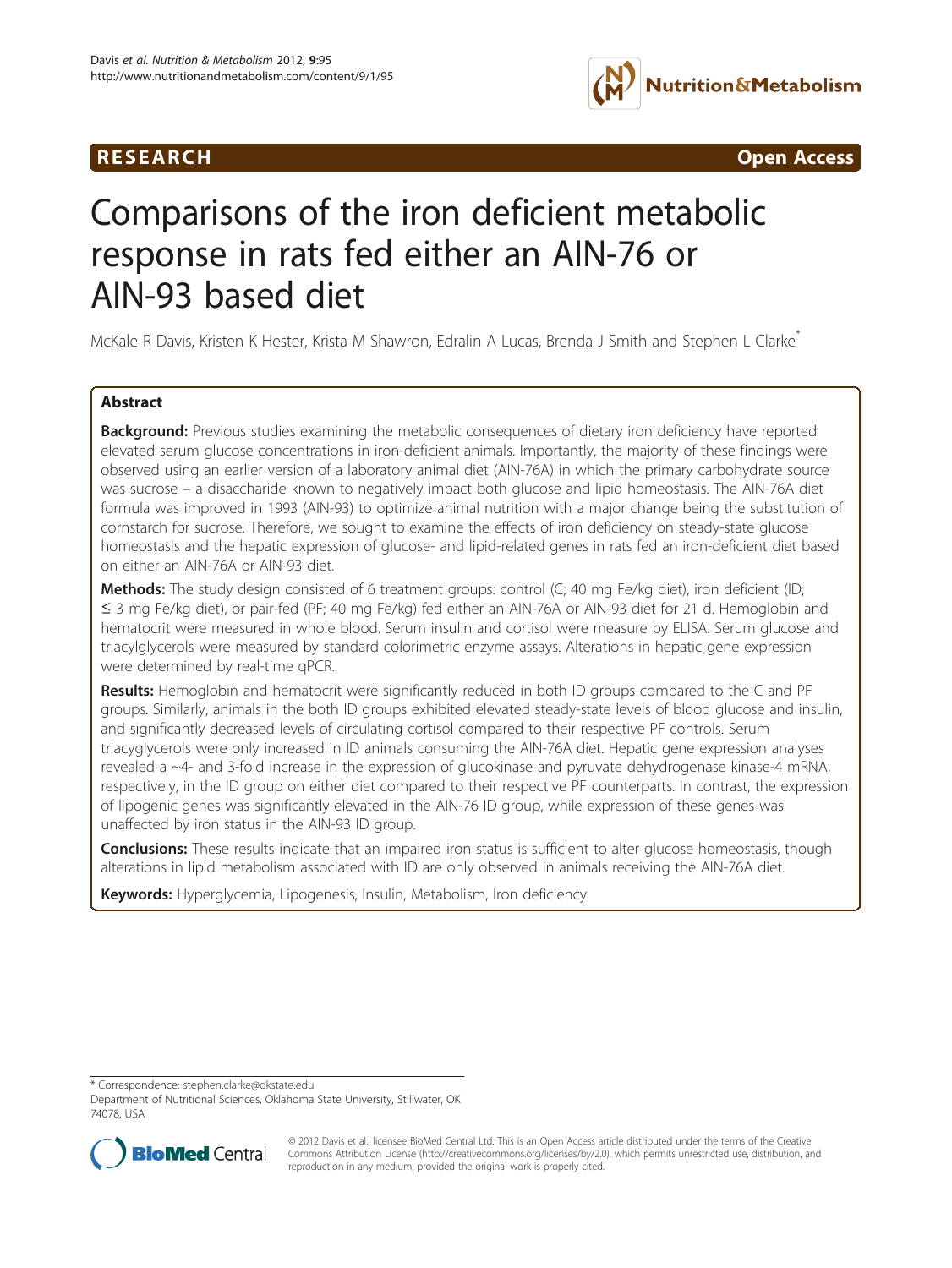# Background

Iron is an essential nutrient found in abundance in the earth's crust, yet iron deficiency remains the most common micronutrient deficiency in the world [\[1](#page-8-0)]. Symptoms of iron deficiency include weakness, fatigue, impaired immune function, and reduced cognitive function in children. In animal models, less well characterized responses to iron deficiency include alterations in lipid and glucose metabolism arising from decreased oxidative capacity which leads to a shift in preferential fuel utilization from fat to glucose [\[2](#page-8-0)-[4\]](#page-8-0). Iron-deficient animals also display signs of disrupted metabolic homeostasis, including alterations in insulin signaling, as evidenced by hyperglycemia, hyperinsulinemia, and hyperlipidemia [[2,5\]](#page-8-0).

Determining the molecular mechanisms contributing to the hyperglycemic and hyperinsulinemic responses observed in response to dietary iron deficiency is made more complicated since many of the observations in glucose metabolism were noted prior to the 1993 American Institute of Nutrition (AIN) reformulation (AIN-93) of the AIN-76A laboratory animal diet, which is simply referred to as AIN-76 in the present study. The AIN-93 rodent diets were formulated to improve animal performance in experimental models with a major change being the substitution of cornstarch for sucrose because high dietary concentrations of sucrose were associated with several metabolic complications including hyperlipidemia, hyperinsulinemia, and fatty liver [[6,7\]](#page-8-0). Therefore, it is difficult to discern the extent to which the metabolic consequences observed in previous studies noting disruptions in metabolic homeostasis were indeed an effect of iron deficiency alone, or rather the effect of dietary carbohydrate (i.e., sucrose) on glucose and lipid metabolism in iron-deficient animals.

Another factor complicating the investigation into the metabolic response to iron deficiency is that the severity of these consequences (i.e., hyperglycemia and hyperlipidemia) appears to be a graded response associated with a reduction in hemoglobin [[8\]](#page-8-0). Hemoglobin levels indicative of anemia are associated with elevated plasma triacylglycerols (TAG) and glucose, though less severe reductions in hemoglobin are not as highly correlated with hyperlipidemia and hyperglycemia suggesting that a certain threshold exists in order to develop these potentially negative metabolic consequences [\[8](#page-8-0)-[10\]](#page-8-0). In contrast, neither hyperglycemia nor hyperlipidemia were observed at varying levels of anemia in animals fed an AIN-93 based diet, although both glucose utilization and insulin responsiveness appeared to be enhanced [\[2](#page-8-0)]. More recently, two studies reported elevated serum glucose and TAG levels in severely iron-deficient (hemoglobin  $<$  60 g/L) rodents fed an AIN-93 diet, but the underlying mechanisms contributing to these

metabolic responses were not the primary focus of these investigations [[11,12\]](#page-8-0). Thus, it remains unclear if these mixed observations from previous studies are more attributable to the severity of iron deficiency elicited in the animal model, or are instead the result of a carbohydrate-specific response to an iron-deficient diet.

The focus of the current study was to examine the extent to which an impaired iron status is associated with alterations in metabolic homeostasis and changes in hepatic lipogenic gene expression in rats fed irondeficient diets based on either the AIN-76 or AIN-93 formulations. Animals in the iron-deficient groups, regardless of carbohydrate source, exhibited elevated levels of steady-state serum glucose and insulin. Interestingly, serum TAG and the relative abundance of mRNA encoding proteins responsible for regulating de novo lipogenesis in the liver was increased only in iron-deficient rats receiving the AIN-76 diet. The results presented herein support a model wherein alterations in glucose homeostasis observed in iron-deficient animals are independent of dietary carbohydrate whereas alterations in lipid metabolism appear to be dependent of dietary carbohydrate present in the AIN-76 diet. Thus, it is essential to consider the metabolic consequences of diets used to study the effects of micronutrient deficiencies in animal models.

# **Methods**

# Study design

Forty-eighty 21-d-old weanling male Sprague–Dawley (Harlan, IN) rats were housed individually at the Oklahoma State University (OSU) Laboratory Animal Research facility in a temperature- and humidity-controlled environment and maintained on a 12 h light:dark cycle with *ad libitum* access to deionized water. Upon arrival at the animal facility, rats were randomly assigned to either the AIN-76 (n=24) or AIN-93G (n=24) arm of the study (Table [1\)](#page-2-0). Rats in each group were allowed *ad libi*tum access to their respective control diet for 3 d prior to starting dietary treatments. After the acclimation period, rats in each group were assigned to one of three treatments (n=8/treatment) for 21 d: control (76-C or 93-C; 40 mg Fe/kg diet), iron-deficient (76-ID or 93-ID; ≤ 3 mg Fe/kg diet), or pair-fed (76-PF or 93-PF; each were fed their respective control (40 mg Fe/kg diet) diets at the level of intake of their ID counterparts). Commercially available powdered diets (76-C-TD.89300, 76-ID-TD.80396, 93-C-TD.94045, and 93-ID-TD.09564) were purchased from Harlan Teklad (Madison, WI). The primary differences between the AIN-76 and AIN-93 diets pertinent to the current study are shown in Table [1](#page-2-0). Whereas cellulose was notably absent from the 93-ID in an effort to prevent iron contamination, the 93-C diet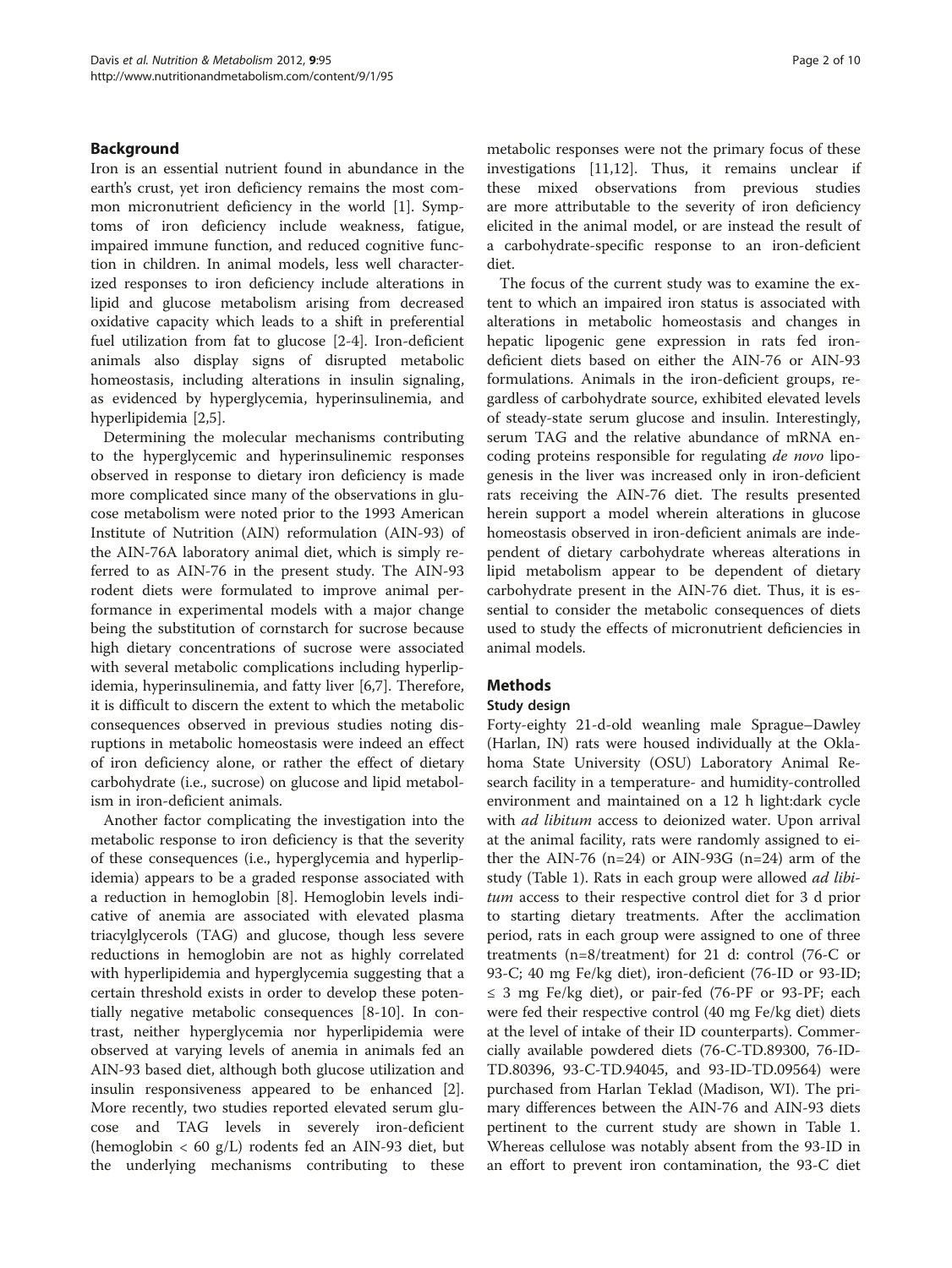<span id="page-2-0"></span>Table 1 Composition of AIN-76 and AIN-93 diets<sup>1</sup>

|                          | AIN-76 (g/kg)  | AIN-93 (g/kg) |  |
|--------------------------|----------------|---------------|--|
| Casein                   | 200            | 200           |  |
| DL-Methionine            | 3              |               |  |
| L-Cystine                |                | 3             |  |
| Corn Starch              | 150            | 447           |  |
| Maltodextrin             |                | 132           |  |
| Sucrose                  | 550            | 100           |  |
| Soybean Oil              |                | 70            |  |
| Corn Oil                 | 50             |               |  |
| Mineral Mix <sup>2</sup> | 35             | 35            |  |
| Vitamin Mix              | 10             | 10            |  |
| Choline Bitartrate       | $\mathfrak{D}$ | 2.5           |  |
| TBHQ, antioxidant        |                | 0.014         |  |
| Ethoxyquin               | 0.01           |               |  |

<sup>1</sup>The 93-C diet contained 397 g/kg corn starch with an added 50 g/kg cellulose. Cellulose was removed from the 93-ID and both AIN-76 diets to prevent contamination with additional iron.

 $^2$ Mineral mixes were adjusted such that the ID diets contained  $\leq$  3 mg Fe/kg diet, and the C diets contained ~40 mg Fe/kg diet.

contained 50 g cellulose/kg diet. Previous studies have shown that this level of cellulose (5% w/w) does not adversely affect apparent absorption of iron [\[13](#page-8-0)]. Individual body weights and food intake were measured daily. After the 21 d experimental period, rats were anesthetized with a mixture of ketamine/xylazine and killed by exsanguination between 8:00 and 10:00 a.m. Food intake was not restricted prior to sacrifice. All animal handling and procedures were approved by the Institutional Animal Care and Use Committee at OSU.

# Assessment of iron status

Whole blood was collected from the abdominal aorta into EDTA-coated tubes and sent to a commercial laboratory (Antech Diagnostics, Inc. Irvine, CA) for determination of hemoglobin and hematocrit. A sample of whole blood was also collected into serum tubes, allowed to clot, centrifuged at 800 x  $g$  for 20 min at 4°C to separate the serum, and then stored at −80°C until further analyses. Serum iron was determined using an ELAN 9000 ICP-Mass Spectrometer (PerkinElmer, Norwalk, CT). Microanalysis of non-heme iron in liver was determined as described by Rebouche *et al.* [\[14](#page-8-0)].

# Metabolic indices

Serum glucose was measured using a glucose oxidase kit (Sigma-Aldrich, St. Louis, MO) according to the manufacturer's instructions, except that reaction volumes were scaled down to a final volume of 1 mL. Serum was diluted 1:80 (v/v) so that results obtained were within the detectable range of the assay and standard curve. Serum insulin (Crystal Chem, Inc., Downers Grove, IL) and cortisol (R&D Systems, Minneapolis, MN) were

measured by ELISA according to the manufacturer's instructions. Serum TAG levels were measured using a standard colorimetric assay based on the enzymatic hydrolysis of triacylglycerol to glycerol and free fatty acids by lipase (Sigma-Aldrich, St. Louis, MO). For all assays, serum samples with obvious signs of hemolysis were excluded from analyses.

## Pathway-focused PCR array and qPCR

Changes in gene expression were analyzed by a pathway-focused Glucose Metabolism PCR array (SABiosciences, Valencia, CA). Briefly, total RNA was isolated from  $\sim$  100 mg whole liver using STAT-60 (Teltest, Inc., Friendswood, TX). RNA concentration and integrity were determined using a Nanodrop spectrophotometer (Thermo Fischer Scientific, Middletown, VA) and agarose gel electrophoresis, respectively. Total RNA was then treated with DNase I, reverse-transcribed using SuperScript II (Invitrogen, Grand Island, NY), and brought to a final volume of 120 μL. The cDNA from individual animals was used as a template for the PCR array according to the array instructions using SYBR green chemistry on an ABI 7900HT system (Applied Biosystems, Grand Island, NY). Data were analyzed using SABiosciences RT<sup>2</sup> Profiler PCR Data Analysis software at [http://pcrdataanalysis.sabiosciences.com/pcr/](http://pcrdataanalysis.sabiosciences.com/pcr/arrayanalysis.php) [arrayanalysis.php](http://pcrdataanalysis.sabiosciences.com/pcr/arrayanalysis.php) and were considered significant at  $> 1.3$  fold change and  $P < 0.05$ . Relative quantitation for each gene was determined by normalizing to 4 housekeeping genes (RPLP1, HPRT1, RPL13A, and ACTB) comparing the ID and PF groups using the  $2^{-\Delta\Delta Ct}$ method. For gene expression analysis by qPCR using SYBR green chemistry, cDNA was prepared as described above. Primers for qPCR were designed using Primer Express v 2.0 (Applied Biosystems) and validated if they met the following criteria: (1) single peak on dissociation curve and (2) amplification efficiency slope of −3.3 using titrated standard curve. Additionally, whenever possible, primers were designed such that the amplicon spanned at least one intron. Relative quantitation for each gene was determined using the  $2^{-\Delta \overline{\Delta}CT}$  method (Applied Biosystems User Bulletin #2) with Cyclophilin B (Cyclo) as the invariant control. Primer sequences used in these studies are listed in [Additional file 1: Table S1](#page-8-0).

# Statistical analysis

Comparisons of body weight, hemoglobin, hematocrit, and array data within and between treatment groups were analyzed using one-way ANOVA followed by Least Significant Difference as the post hoc test using SPSS software version 17.0 (IBM-SPSS, Chicago, IL). Differences in gene expression between ID and PF groups within each diet were determined using a Student's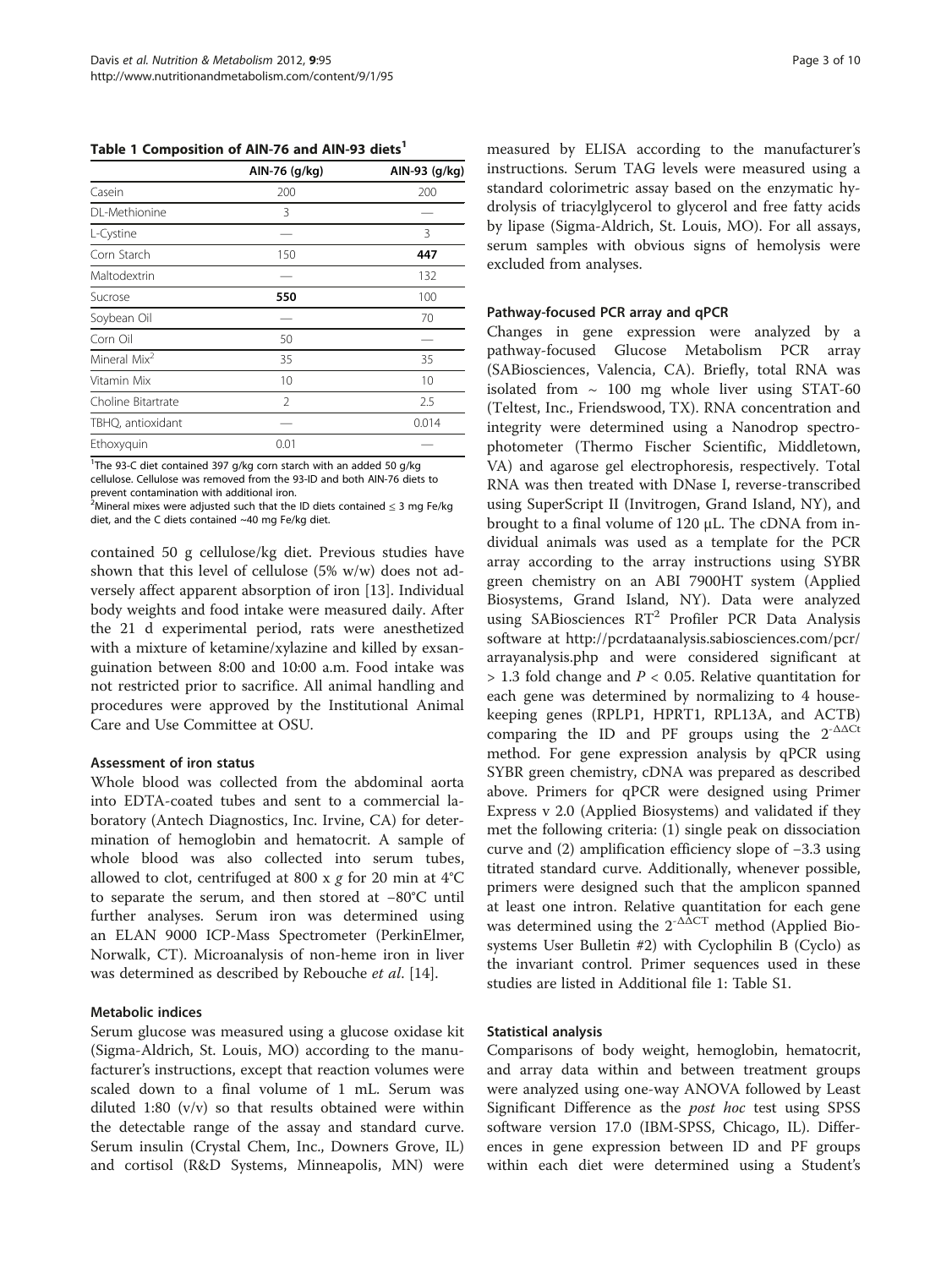t-test. All tests were conducted at the 95% confidence interval and presented as means ± SEM.

# Results

# Body weight and food intake

Consistent with previous observations, rats in the ID groups consumed significantly less diet and weighed significantly less than rats in the C groups regardless of diet formulation (Figure 1) [\[15,16\]](#page-8-0). At the end of the dietary treatment period, rats in the 76-ID group consumed 13% less diet and weighed 10% less than the 76-C group, whereas rats in the 93-ID group consumed 7% less diet and weighed 5% less than the 93-C group. There were no differences in final body weight between rats in the PF and ID groups on either diet (Figure 1). Interestingly, rats receiving either the 76-C or 76-ID diets consumed significantly less diet than those receiving the 93-C or 93-ID diet, respectively.

### Iron status

Importantly, only the rats in the ID groups exhibited signs of anemia as determined by hemoglobin and hematocrit (Figure [2\)](#page-4-0). Regardless of diet, hemoglobin levels were decreased by  $\sim$ 38% in the ID groups compared to C and PF groups (Figure [2A](#page-4-0)). Similarly, rats in the 76-ID and 93- ID groups exhibited a  $\sim$ 37% decline in hematocrit values compared to the C and PF groups (Figure [2B](#page-4-0)). Because of the similarities in hemoglobin and hematocrit between the C and PF rats within each diet group, the remaining comparisons were made between the ID and PF groups for each diet in order to attribute any observed biological

changes to a diminished iron status rather than a decrease in total nutrient intake. Lastly, serum iron and non-heme liver iron was significantly lower in the ID groups compared to the PF groups for both diets (Figure [3A-B](#page-4-0)).

It is of note that serum iron levels in the 93-PF group were significantly lower than the 76-PF group (Figure [3A](#page-4-0)). Each diet was sent to an independent laboratory (N·P Analytical Laboratories, St. Louis, MO) for analysis of iron content. The iron content of the 76-C and 93-C diets was 44 mg/kg and 41 mg/kg diet, respectively. Iron content of the 76-ID and 93-ID diets was 3 mg/kg and 2 mg/kg diet, respectively. Thus, when average daily intake of iron is compared by diet (i.e., AIN-76 vs. AIN-93), rats receiving the AIN-93 diet consumed less iron those consuming the AIN-76 diet, regardless of iron level in the diet (607.2  $\pm$  25 μg/day for 76-PF *vs.* 590.8  $\pm$  25 μg/day for 93-PF and 47.6  $\pm$  2 μg/day for 76-ID *vs.* 31.2  $\pm$ 1 μg/day for 93-ID, data not shown.) Despite these differences, animals in the PF groups met the recommended guidelines for iron intake of at least 525 μg Fe/day (based on an intake of 15 g diet/day on a diet containing 35 mg Fe/kg diet) [[17](#page-8-0)]. Interestingly, non-heme liver iron was not different between the 76-PF and 93-PF groups (Figure [3B](#page-4-0)), and importantly serum iron and non-heme liver iron did not differ between the 76-ID and 93-ID groups (Figure [3A-B](#page-4-0)).

# Steady-State serum levels of glucose, insulin, and triacylglycerols

Serum glucose levels were higher than normal in all groups, but were expected as a result of the method of

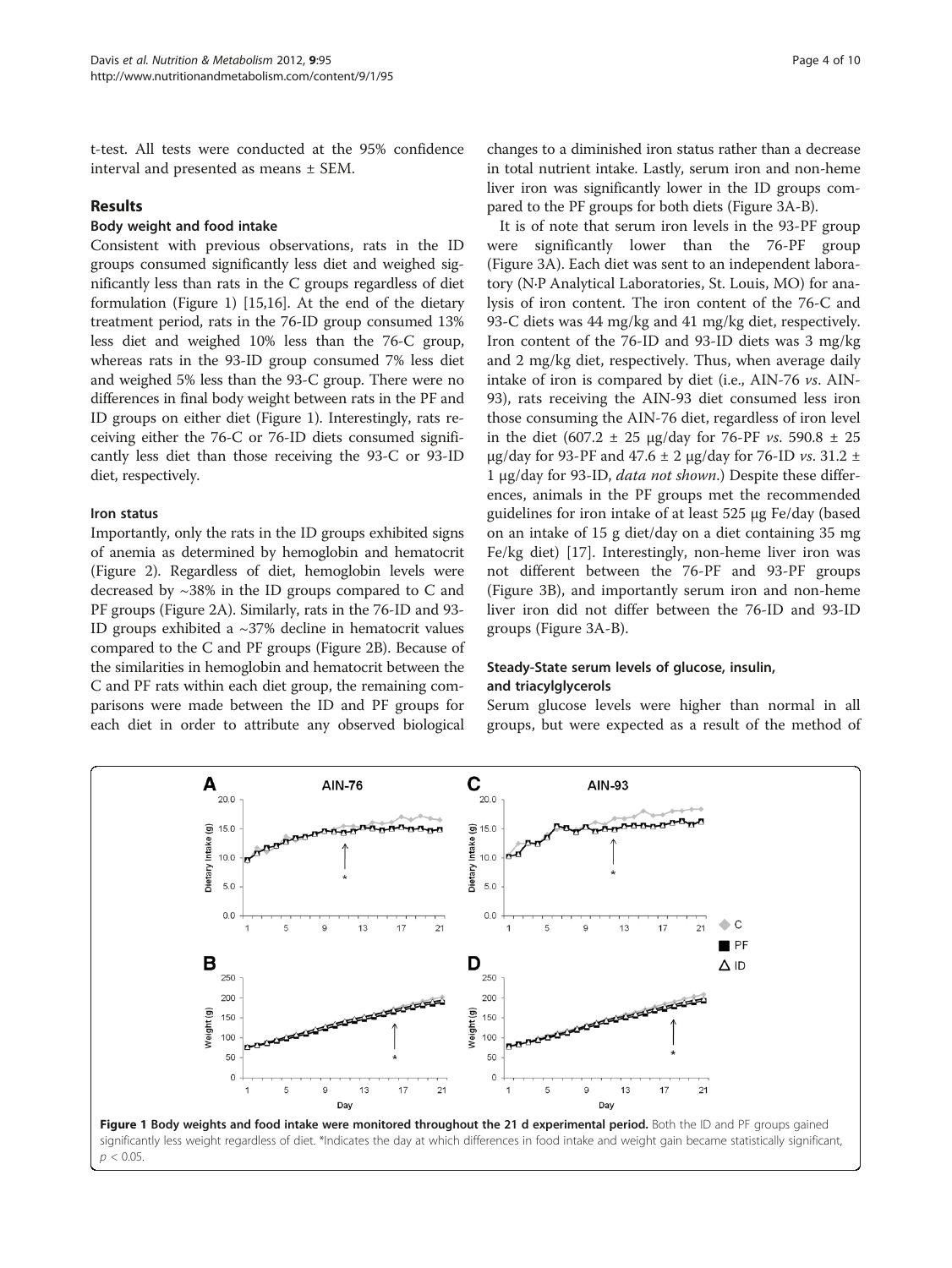<span id="page-4-0"></span>

anesthesia used in this study [\[18,19](#page-8-0)]. Although not statistically significant ( $P=0.06$ ), serum glucose in the 76-ID group tended to be higher when compared to the 76-PF group (Figure [4A\)](#page-5-0). In animals receiving the AIN-93 diet, serum glucose of rats in the ID group was significantly higher than those in the 93-PF group  $(P<0.05)$ (Figure [4A\)](#page-5-0). Serum insulin levels were increased 50% and 100% in the 76-ID and 93-ID groups, respectively, compared to their corresponding PF groups  $(P<0.05)$ (Figure [4B](#page-5-0)). In order to determine if elevated glucose levels were the result of increased circulating cortisol, serum cortisol was determined. Compared to their respective PF groups, serum cortisol levels were significantly decreased in the 76-ID and 93-ID groups  $(P<0.05)$ (Figure [4C](#page-5-0)). Intriguingly, dietary iron deficiency was only associated with elevated serum levels of TAG in rats consuming the AIN-76 diet  $(P<0.05)$  (Figure [4D\)](#page-5-0).

# Alterations in hepatic gene expression

Using a pathway-focused PCR array approach in addition to traditional qPCR, the expression of genes involved in glucose and lipid metabolism was assessed in the livers of ID and PF animals. Relative to the PF groups, more numerous and significant changes in gene expression were detected in the 76-ID group than the 93-ID group in the PCR array (Table [2\)](#page-5-0). In terms of glucose homeostasis, the most notable change in gene expression that was determined by the glucose metabolism PCR array was a ~3.5-fold increase in glucokinase (Gck) mRNA expression in both ID groups (Table [2](#page-5-0)). In contrast, ATP-citrate lyase (Acly) increased 2.9-fold in the 76-ID group compared to the 76-PF group, though similar changes were not evident in rats receiving AIN-93-based diets (Table [2\)](#page-5-0). The alterations in gene expression of both Gck and Acly determined by the PCR array were further validated and confirmed by qPCR (Figure [5A-B\)](#page-6-0).

Taking a more biased approach to assess iron- and/or diet-dependent changes in gene expression, the hepatic expression of genes involved in glucose, lipid, and iron metabolism was also examined by qPCR. The mRNA abundance of pyruvate dehydrogenase kinase-4 (Pdk4) was increased ~3- and 2-fold in the 76-ID and 93-ID groups, respectively (Figure [5A-B\)](#page-6-0). Similar to the changes in Acly gene expression observed in the 76-ID group, the expression of lipogenic genes such as sterol regulatory binding protein-1c (Srebp1c) and fatty acid synthase (Fas) were also significantly increased in the livers of the 76-ID animals compared to the 76-PF animals (Figure [5A\)](#page-6-0). Compared to the 93-PF group, expression of Srebp1c and Fas was not significantly different in the 93-ID group (Figure [5B\)](#page-6-0). Interestingly, the expression of stearoyl CoA desaturase 1 (Scd1) mRNA, the rate-limiting enzyme involved in the synthesis of

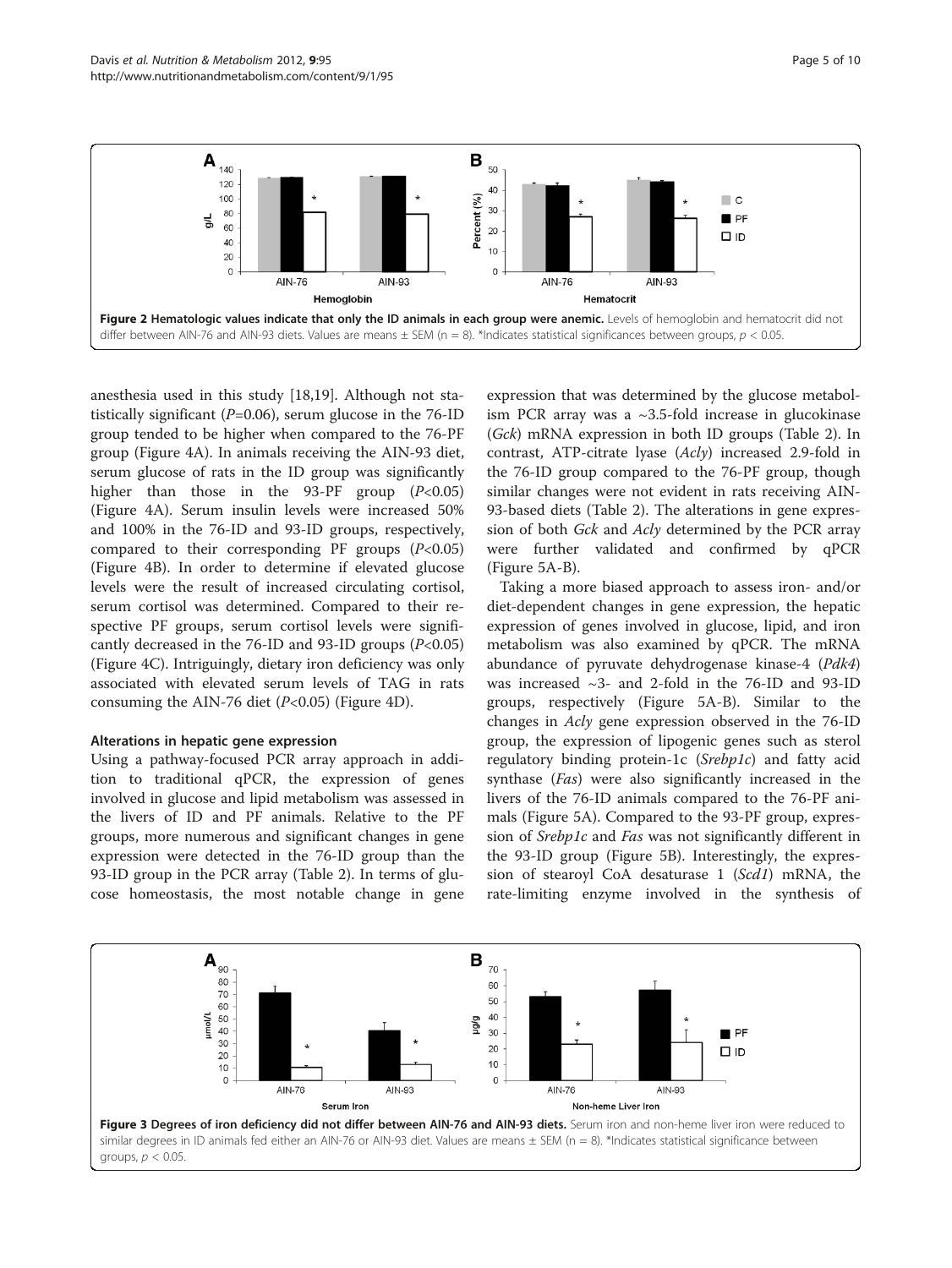<span id="page-5-0"></span>

monounsaturated fatty acids for subsequent incorporation into TAG, was significantly decreased  $(\sim 60\% \text{ re-}$ duction) in the 76-ID group compared to the 76-PF group (Figure [5A\)](#page-6-0). Similar results were obtained for the 93-ID group, though when compared to the 93-PF group, the results did not reach the level of statistical significance (Figure [5B](#page-6-0)). Consistent with previous findings of diminished β-oxidation activity in ID, there was significant reduction  $(70 - 80%)$  in the gene expression of carnitine palmitoyltransferase (Cpt1) in both ID groups regardless of diet (Figure 5[A-B\)](#page-6-0) [\[9](#page-8-0),[10](#page-8-0),[20](#page-8-0)]. Lastly, to further confirm that the livers were "sensing" iron deficiency in animals receiving an iron-deficient diet, the mRNA abundance of the iron uptake protein transferrin receptor 1 ( $Tfr1$ ) and the iron-sensing peptide hormone hepcidin (Hamp1) was assessed. As expected, both the 76-ID and 93-ID groups exhibited an increased abundance  $(4 - 7$ -fold) of Tfr1 mRNA compared to their respective PF groups (Figure [5A-B\)](#page-6-0). Expression of Hamp1 mRNA was significantly repressed (> 99% reduction) in both ID groups compared to their PF counterparts (Figure [5A-B\)](#page-6-0).

| Table 2 Relative fold-change in mRNA abundance of |  |
|---------------------------------------------------|--|
| genes involved in glucose metabolism <sup>1</sup> |  |

| <b>Gene Name</b>                           | Gene Symbol | <b>AIN-76</b> | AIN-93    |
|--------------------------------------------|-------------|---------------|-----------|
| Glucokinase                                | Gck         | $+3.4$        | $+3.9$    |
| ATP-citrate lyase                          | Acly        | $+2.9$        | <b>NC</b> |
| Aconitase 1 (cytosolic; IRP1)              | Aco1        | $+1.3$        | $+1.6$    |
| Pyruvate dehydrogenase (lipoamide)<br>beta | Pdhb        | $+15$         | NC.       |
| Phosphoglucomutase 3                       | Pgm3        | $+1.5$        | NC.       |
| Ribose 5-phosphate isomerase A             | Rpia        | $+1.5$        | $+1.4$    |
| Glycogen synthase 2 (liver specific)       | Gys2        | $-1.3$        | $-1.6$    |
| 2,3-bisphosphoglycerate mutase             | <b>Bpgm</b> | $-13$         | $-14$     |

<sup>1</sup>Values in each column indicate statistically significant relative fold-changes in mRNA abundance in each ID group compared to their respective PF group. NC is no change. Statistical significance was defined as fold-change ≥ 1.3 and  $p < 0.05$ .

# **Discussion**

In the current study, despite a severe dietary iron restriction, only a moderate degree of anemia (hemoglobin  $\sim$ 80 g/L) was elicited. Interestingly, even a moderate induction of iron deficiency appears to contribute to elevations in both steady-state levels of serum glucose and insulin regardless of basal diet formulation. Others have postulated that an increase in serum glucose may be due, at least in part, to an elevation of cortisol observed in severely anemic rats [[21,22\]](#page-8-0). Interestingly, the relative decrease in cortisol in the ID groups in the current study suggests that other mechanisms may be responsible for the presence of hyperglycemia. In fact, the results of this study are in agreement with those obtained in a human study wherein patients with severe iron deficiency exhibited reduced cortisol secretion [[23](#page-8-0)]. In addition to the relative hyperglycemia, a relative hyperinsulinemia was observed in the ID animals in both groups as well. These metabolic adaptations presumably occur as a compensatory means as ID animals preferentially utilize glucose, rather than fat, as a metabolic substrate for peripheral tissues as a result of decreased hemoglobin levels and subsequent decreased oxidative capacity [[4,9,10\]](#page-8-0). Thus, blood glucose levels likely remain elevated to ensure that adequate fuel substrate is available for energy production, and insulin levels may remain elevated to facilitate the entry of glucose into insulin-dependent tissues.

In an effort then to further interrogate the underlying metabolic changes that occur with iron deficiency, we examined the hepatic expression of 84 genes involved in maintenance of glucose homeostasis. The level of significance (fold change  $\geq$  1.3), while small, was considered significant as previous studies have shown that dietary intervention(s) tend to elicit somewhat modest, yet biologically meaningful, transcriptional responses [\[24,25](#page-8-0)]. The ID rats in each group exhibited modest, but significant alterations in the expression of genes representative of glucose metabolism. Notable changes in gene expression include those genes associated with metabolic pathways including both glycolysis and gluconeogenesis and are in agreement with the findings of others [\[2,10,26](#page-8-0)].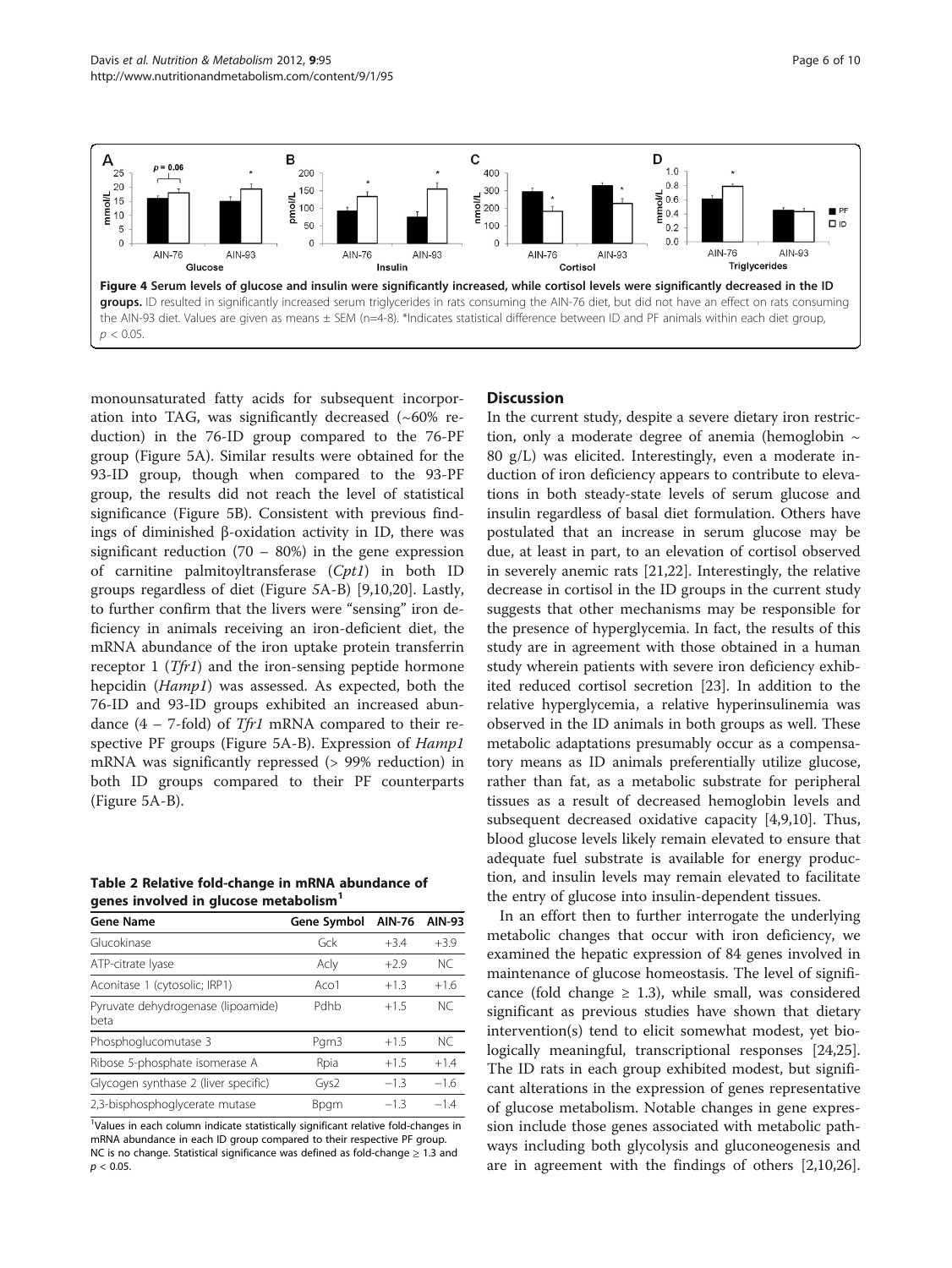<span id="page-6-0"></span>

The significant increase in Gck expression is likely due to the relative increase in circulating insulin levels observed in the ID groups, as insulin is a known inducer of hepatic Gck mRNA expression [[27,28\]](#page-8-0). Increased expression of Gck could potentially be very important as ID animals have been shown to have an increased reliance on glucose as a metabolic substrate, and Gck is able to rapidly increase the rate of glucose phosphorylation in the liver in response to the elevations in blood glucose levels [\[27](#page-8-0)]. Furthermore, as Gck catalyzes the first step in hepatic glucose utilization it can contribute multiple pathways including glycogen synthesis, glycolysis, and de novo lipogenesis which could explain the enhanced glucose utilization and hyperlipidemia reported in response to dietary ID [\[2,10,26,29,30\]](#page-8-0).

The significant increase in Gck mRNA expression, presumably in response to the elevated insulin levels, suggests that insulin signaling in ID animals is at least partially intact. However, previous observations suggest that alterations in metabolic gene expression are indicative of an impaired hepatic insulin response wherein ID animals exhibited a form of mixed insulin resistance [\[5](#page-8-0)]. Under normal conditions (e.g., iron sufficiency) when insulin levels are elevated in a fed state, insulin acts both to repress gluconeogenic gene expression and to simultaneously activate lipogenic gene expression [\[31,32](#page-8-0)]. In contrast, chronic hyperinsulinemia contributes to a

combination of hepatic insulin resistance in which the insulin-dependent activation of lipogenic gene expression remains intact, but gluconeogenic gene expression is inadequately repressed [[5,30,33\]](#page-8-0). In this model of mixed insulin resistance, insulin acts through the mammalian target of rapamycin complex 1 to activate lipogenesis via a Srebp1c-dependent increase in lipogenic gene expression, whereas insulin-induced phosphorylation of the transcription factor forkhead box protein O1 is diminished such that gluconeogenic gene expression remains inappropriately active [\[33](#page-8-0)]. Thus, mixed insulin resistance remains a candidate mechanism explaining the relative hyperglycemia and hyperlipidemia reported in ID animals. Despite changes in hepatic insulin signaling, peripheral tissue insulin sensitivity as assessed by glucose clearance appears to be enhanced with ID [\[2,4](#page-8-0)]. The extent to which there are tissue-specific differences in insulin signaling in response to iron deficiency warrants additional investigation.

To further investigate potential factors contributing to hypertriacylglycerolemia that has been reported in irondeficient animals, changes in hepatic lipogenic gene expression were assessed in the PF and ID groups on both diets. In fact, it was the finding of increased lipogenic gene expression in iron-deficient animals consuming an AIN-76-based diet that stimulated the comparison of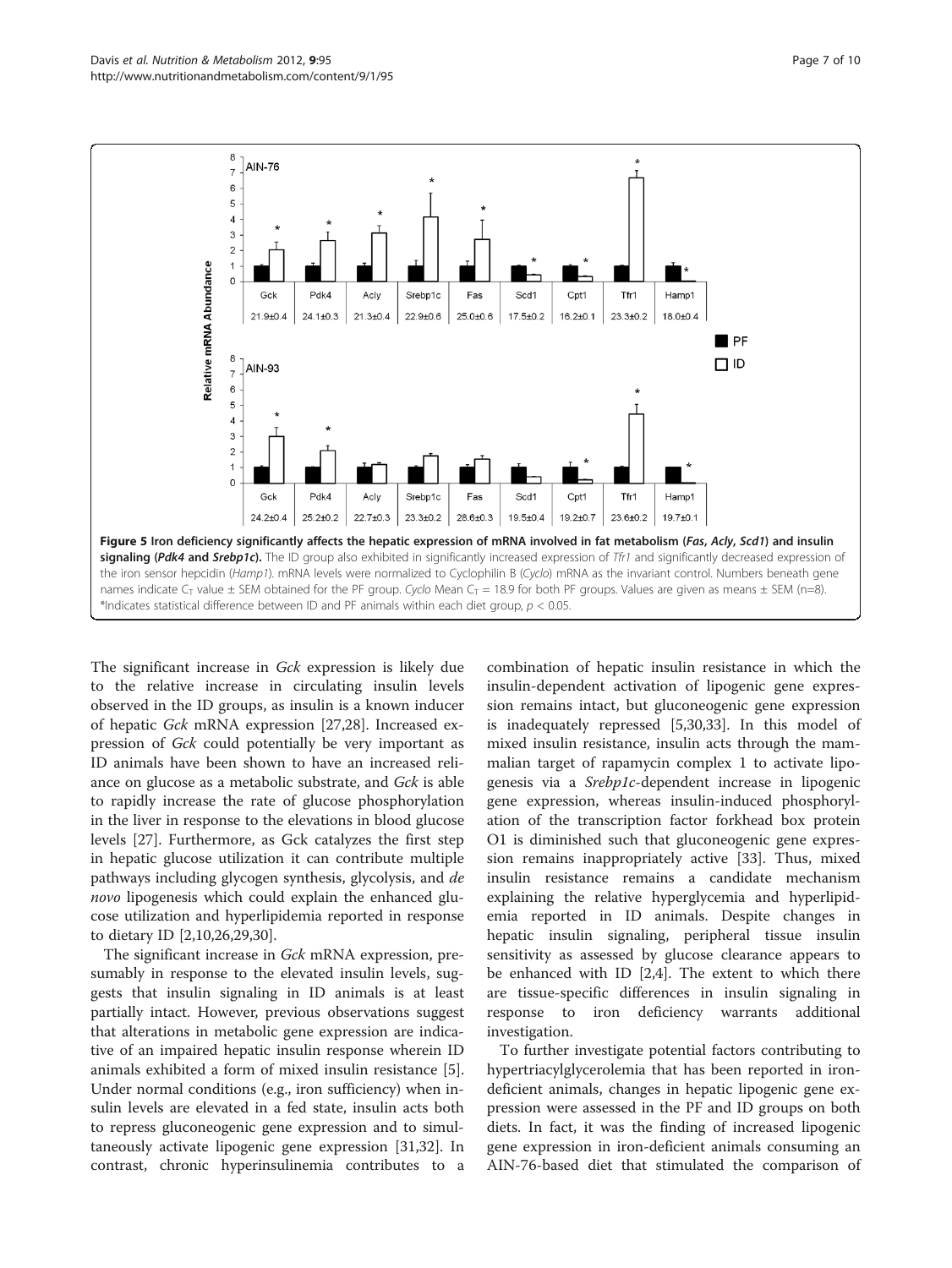the AIN-76 and AIN-93 diets [[5\]](#page-8-0). As early as 1982 it was speculated that causes of metabolic complications observed in animals consuming an AIN-76 diet were related to sucrose, the primary carbohydrate source in the AIN-76 formulation [[34\]](#page-8-0). Not surprisingly, basal levels of the lipogenic genes Acly and Fas were higher in the 76-PF group compared to the 93-PF group, though the expression of the lipogenic master transcriptional regulator Srebp1c remained largely unchanged. Nonetheless, compared to the PF group, lipogenic gene expression was further significantly enhanced only in animals consuming an iron-deficient AIN-76 diet. Elevated levels of TAG in the 76-ID group suggest a functional consequence of enhanced lipogenic gene expression resulting is de novo fatty acid synthesis and packaging into TAG destined for secretion from the liver. Although the levels of liver TAG were not determined in the present study, taken together these data provide compelling evidence that consumption of an iron-deficient yet high-sucrose diet may result in more severe metabolic complications leading to hyperglycemia, hyperinsulinemia, and hyperlipidemia.

Despite the differences observed in lipogenic gene expression and serum TAG between diets and consistent with the findings of others that β-oxidation is decreased in response to dietary ID, the mRNA expression of Cpt1 was found to be significantly reduced in both the 76- and 93-ID groups. The expression of the iron-containing enzyme Scd1 was also decreased in the 76-ID group, with the same trend being observed in the 93-ID group. Importantly, expression of the mRNA encoding for the iron uptake protein Tfr1 was significantly increased while expression of the iron sensor *Hamp1* was significantly decreased in both ID groups. Furthermore, the relative abundance of both Tfr1 and Hamp1 mRNA was not different between diets for either the PF or ID animals indicating a similar response to dietary ID, regardless of basal diet. No differences in serum iron or non-heme liver iron between the ID groups on either diet also show that a similar degree of iron deficiency was induced in both ID groups. The moderate level of iron deficiency achieved in this study may serve as an explanation for the differences noted in lipogenic gene expression and serum TAG. Previous work investigating the metabolic lipid response to varying degrees of iron deficiency on an AIN-93 based diet only observed a significant increase in serum TAG at hemoglobin  $\leq 66$  g/L, a level which is consistent with data suggesting that the severity of metabolic responses to iron deficiency is most highly associated with reductions in hemoglobin [[2](#page-8-0),[4,8,12](#page-8-0),[35\]](#page-8-0). Interestingly, despite a more modest induction of iron deficiency for the current study (hemoglobin = 80 g/L),

relative elevations in serum glucose and insulin levels were still observed in both the 76-ID and 93-ID groups.

Our findings support the work of others that have clearly demonstrated that even a moderate induction of iron deficiency is sufficient to disrupt normal glucose homeostasis in rodents [[2,3,8-10,12,26](#page-8-0)]. To date, relatively little evidence is available for humans, but an association between ID and elevated hemoglobin A1C (HbA1c) levels has been observed [[36\]](#page-8-0). Indeed, as iron status is improved, levels of HbA1c return to more normal levels [\[36\]](#page-8-0). Interestingly, despite what some attribute to so-called over-nutrition, ID is also commonly observed in overweight and obese individuals, a population in which metabolic homeostasis is often disrupted [[37-39](#page-9-0)]. The potential for ID to contribute to or exacerbate conditions wherein normal glucose and fat metabolism are already impaired will be the focus of future investigations.

Currently, the specific mechanisms contributing to iron deficient-induced hyperglycemia remain elusive, but the findings presented herein support the hypothesis that a depletion of iron status, regardless of dietary carbohydrate source, is sufficient to disrupt systemic glucose homeostasis in a weanling rat model of iron deficiency. Intriguingly, enhanced expression of the lipogenic genes Srebp1c, Acly, and Fas was only observed in the ID-76 group. The extent to which these results are suggestive of an iron-level by carbohydrate (i.e., sucrose) interaction remains unknown and is the focus of future studies. To this end, it will also be important to closely examine the changes in nutrient sensing and insulin signaling that occur in response to dietary iron deficiency across different tissues such as the liver and skeletal muscle. The significant increase in Gck expression in both ID groups provides some of the first insight into the means by which glucose uptake and utilization is altered in response to iron deficiency [[2,9,26\]](#page-8-0). Future work should focus on the biological significance of this and the other somewhat modest transcriptional changes that occurred with particular attention to the allocation of glucose to various pathways.

# Conclusions

Alterations in serum glucose and insulin observed in ID animals are likely to result from an impaired iron status, rather than the altered utilization of dietary carbohydrate. In contrast, the alterations observed in lipid metabolism (e.g., lipogenic gene expression and serum TAG) in response to ID may be explained by metabolic partitioning of the excess sucrose (relative to AIN-93) present in the AIN-76 diet.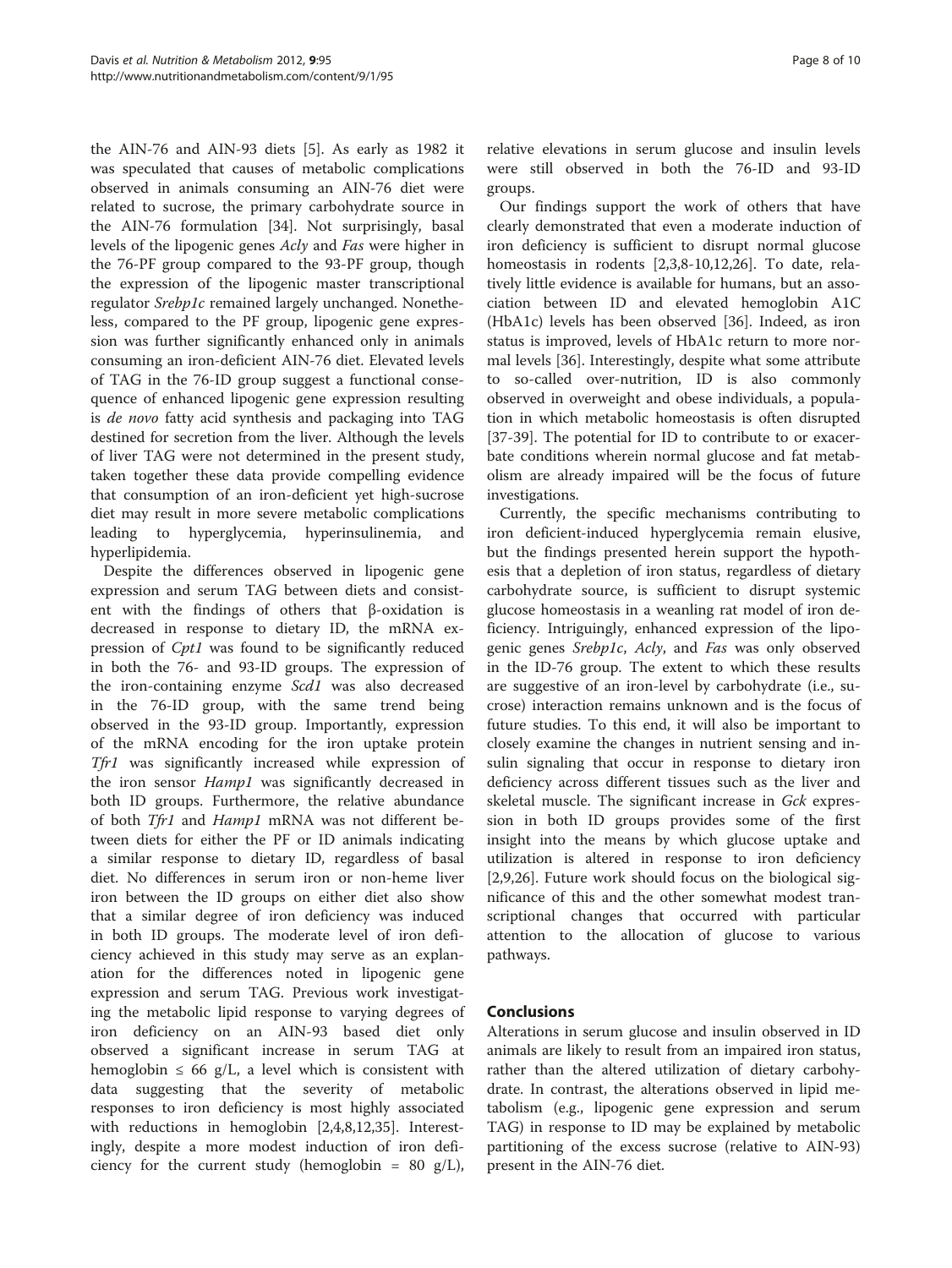# <span id="page-8-0"></span>Additional file

[Additional file 1:](http://www.biomedcentral.com/content/supplementary/1743-7075-9-95-S1.docx) Table S1. Gene Symbols, NCBI Accession Numbers, and Primer Sequences for qPCR.

#### Abbreviations

AIN: American Institute of Nutrition; C: Control; ID: Iron deficient; PF: Pair fed; TAG: Triacylglycerol; Gck: Glucokinase; Acly: ATP-citrate lyase; Aco1: Aconitase 1; Phdb: Pyruvate dehydrogenase (lipoamide) beta;

Pgm3: Phosphoglucomutase 3; Rpia: Ribose 5-phosphate isomerase A; Gys1: Glycogen synthase 1; Gys2: Glycogen synthase 2; Bpgm: 2,3 bisphosphoglycerate mutase; Pdk4: Pyruvate dehydrogenase kinase-4; Cpt1: Carnitine palmitoyltransferase; Fas: Fatty acid synthase; Scd1: Stearoyl-CoA desaturase; Srebp1c: Sterol regulatory element binding protein-1c; Tfr1: Transferrin receptor 1; Hamp1: Hepcidin.

#### Competing interest

McKale R. Davis, Kristen K. Hester, Krista M. Shawron, Edralin A. Lucas, Brenda J. Smith, and Stephen L. Clarke have no competing interests.

#### Authors' contributions

MRD and SLC designed the research. MRD, KKH, KMS and SLC conducted the research. MRD, KKH, EAL, BJS, and SLC collected and analyzed data. MRD, BJS, EAL, and SLC wrote the paper. All authors read and approved the final manuscript.

#### Acknowledgement

This research was supported in part by NIH grant 1R15DK088721-01 (Clarke SL) and by USDA/CSREES grant 2008-35200-04445 (Clarke SL).

#### Received: 4 September 2012 Accepted: 25 October 2012 Published: 30 October 2012

#### References

- McLean E, Cogswell M, Egli I, Wojdyla D, de Benoist B: Worldwide prevalence of anaemia, WHO Vitamin and Mineral Nutrition Information System, 1993-2005. Public Health Nutr 2009, 12(4):444–454.
- Borel MJ, Beard JL, Farrell PA: Hepatic glucose production and insulin sensitivity and responsiveness in iron-deficient anemic rats. Am J Physiol 1993, 264:E380–E390.
- 3. Davies KJ, Donovan CM, Refino CJ, Brooks GA, Packer L, Dallman PR: Distinguishing effects of anemia and muscle iron deficiency on exercise bioenergetics in the rat. Am J Physiol 1984, 246:E535–E543.
- Farrell PA, Beard JL, Druckenmiller M: Increased insulin sensitivity in iron-deficient rats. J Nutr 1988, 118:1104–1109.
- Davis MR, Rendina E, Peterson SK, Lucas EA, Smith BJ, Clarke SL: Enhanced expression of lipogenic genes may contribute to hyperglycemia and alterations in plasma lipids in response to dietary iron deficiency. Genes Nutr 2012, 7:415–425.
- 6. Reeves PG: Components of the AIN-93 diets as improvements in the AIN-76A diet. J Nutr 1997, 127:838S–841S.
- 7. Sanchez-Lozada LG, Mu W, Roncal C, Sautin YY, Abdelmalek M, Reungjui S, Le M, Nakagawa T, Lan HY, Yu X, Johnson RJ: Comparison of free fructose and glucose to sucrose in the ability to cause fatty liver. Eur J Nutr 2010, 49:1–9.
- 8. Borel MJ, Smith SH, Brigham DE, Beard JL: The impact of varying degrees of iron nutriture on several functional consequences of iron deficiency in rats. J Nutr 1991, 121:729–736.
- 9. Brooks GA, Henderson SA, Dallman PR: Increased glucose dependence in resting, iron-deficient rats. Am J Physiol 1987, 253:E461–E466.
- 10. Linderman JK, Brooks GA, Rodriguez RE, Dallman PR: Maintenance of euglycemia is impaired in gluconeogenesis-inhibited iron-deficient rats at rest and during exercise. J Nutr 1994, 124:2131–2138.
- 11. Yamagishi H, Okazaki H, Shimizu M, Izawa T, Komabayashi T: Relationships among serum triacylglycerol, fat pad weight, and lipolysis in iron-deficient rats. J Nutr Biochem 2000, 11:455–460.
- 12. Yamagishi HaK T: Alteration of glucose metabolism and increased fructosamine in iron-deficiency anemic rats. Nutr Res 2003, 23:1547–1553.
- 13. Gordon DT, Besch-Williford C, Ellersieck MR: The action of cellulose on the intestinal mucosa and element absorption by the rat. J Nutr 1983, 113:2545–2556.
- 14. Rebouche CJ, Wilcox CL, Widness JA: Microanalysis of non-heme iron in animal tissues. J Biochem Biophys Methods 2004, 58:239–251.
- 15. Chen OS, Schalinske KL, Eisenstein RS: Dietary iron intake modulates the activity of iron regulatory proteins and the abundance of ferritin and mitochondrial aconitase in rat liver. J Nutr 1997, 127:238–248.
- 16. Katsumata S, Katsumata-Tsuboi R, Uehara M, Suzuki K: Severe iron deficiency decreases both bone formation and bone resorption in rats. J Nutr 2009, 139:238–243.
- 17. Subcommittee on Laboratory Animal Nutrition CoAN, Board on Agriculture, National Research Council: Nutrient Requirements of Laboratory Animals. 4th edition. Washington D.C.: The National Academies Press; 1995.
- 18. Brown ET, Umino Y, Loi T, Solessio E, Barlow R: Anesthesia can cause sustained hyperglycemia in C57/BL6J mice. Vis Neurosci 2005, 22:615–618.
- 19. Pomplun D, Mohlig M, Spranger J, Pfeiffer AF, Ristow M: Elevation of blood glucose following anaesthetic treatment in C57BL/6 mice. Horm Metab Res 2004, 36:67–69.
- 20. Gregg SG, Mazzeo RS, Budinger TF, Brooks GA: Acute anemia increases lactate production and decreases clearance during exercise. J Appl Physiol 1989, 67:756-764.
- 21. Campos MS, Barrionuevo M, Alferez MJ, Gomez-Ayala AE, Rodriguez-Matas MC, Lopez Aliaga I, Lisbona F: Interactions among iron, calcium, phosphorus and magnesium in the nutritionally iron-deficient rat. Exp Physiol 1998, 83:771–781.
- 22. Dallman PR, Refino CA, Dallman MF: The pituitary-adrenal response to stress in the iron-deficient rat. J Nutr 1984, 114:1747–1753.
- 23. Saad MJ, Morais SL, Saad ST: Reduced cortisol secretion in patients with iron deficiency. Ann Nutr Metab 1991, 35:111–115.
- 24. Gaj S, Eijssen L, Mensink RP, Evelo CT: Validating nutrient-related gene expression changes from microarrays using RT(2) PCR-arrays. Genes Nutr 2008, 3:153–157.
- 25. Jae-Eun Pie Y-RK, In-Kyoung K, Sang-Hui S, Seung Ho L, Hee Ra L, Young Y, Ji Tae C, Jong Pil Y, MoonJu O, Seung Yong H, Meyoung-Kon K: Correlation between nutrition intake and gene expression profiles in children with asthma. Mol Cell Toxicol 2010, 6:313–319.
- 26. Henderson SA, Dallman PR, Brooks GA: Glucose turnover and oxidation are increased in the iron-deficient anemic rat. Am J Physiol 1986, 250:E414–E421.
- 27. Iynedijan PB: Molecular physiology of mammalian glucokinase. Cell Mol Life Sci 2009, 66:27–42.
- 28. Iynedjian PB, Marie S, Gjinovci A, Genin B, Deng SP, Buhler L, Morel P, Mentha G: Glucokinase and cytosolic phosphoenolpyruvate carboxykinase (GTP) in the human liver. Regulation of gene expression in cultured hepatocytes. J Clin Invest 1995, 95:1966-1973.
- 29. Hagiwara A, Cornu M, Cybulski N, Polak P, Betz C, Trapani F, Terracciano L, Heim MH, Ruegg MA, Hall MN: Hepatic mTORC2 activates glycolysis and lipogenesis through Akt, glucokinase, and SREBP1c. Cell Metab 2012, 15:725–738.
- 30. Shimomura I, Matsuda M, Hammer RE, Bashmakov Y, Brown MS, Goldstein JL: Decreased IRS-2 and increased SREBP-1c lead to mixed insulin resistance and sensitivity in livers of lipodystrophic and ob/ob mice. Mol Cell 2000, 6:77–86.
- 31. Accili D, Arden KC: FoxOs at the crossroads of cellular metabolism, differentiation, and transformation. Cell 2004, 117:421–426.
- Horton JD, Goldstein JL, Brown MS: SREBPs: transcriptional mediators of lipid homeostasis. Cold Spring Harb Symp Quant Biol 2002, 67:491–498.
- 33. Li S, Brown MS, Goldstein JL: Bifurcation of insulin signaling pathway in rat liver: mTORC1 required for stimulation of lipogenesis, but not inhibition of gluconeogenesis. Proc Natl Acad Sci U S A 2010, 107:3441–3446.
- 34. Medinsky MA, Popp JA, Hamm TE, Dent JG: Development of hepatic lesions in male Fischer-344 rats fed AIN-76A purified diet. Toxicol Appl Pharmacol 1982, 62:111–120.
- 35. Stangl GI, Kirchgessner M: Different degrees of moderate iron deficiency modulate lipid metabolism of rats. Lipids 1998, 33:889–895.
- 36. Coban E, Ozdogan M, Timuragaoglu A: Effect of iron deficiency anemia on the levels of hemoglobin A1c in nondiabetic patients. Acta Haematol 2004, 112:126–128.